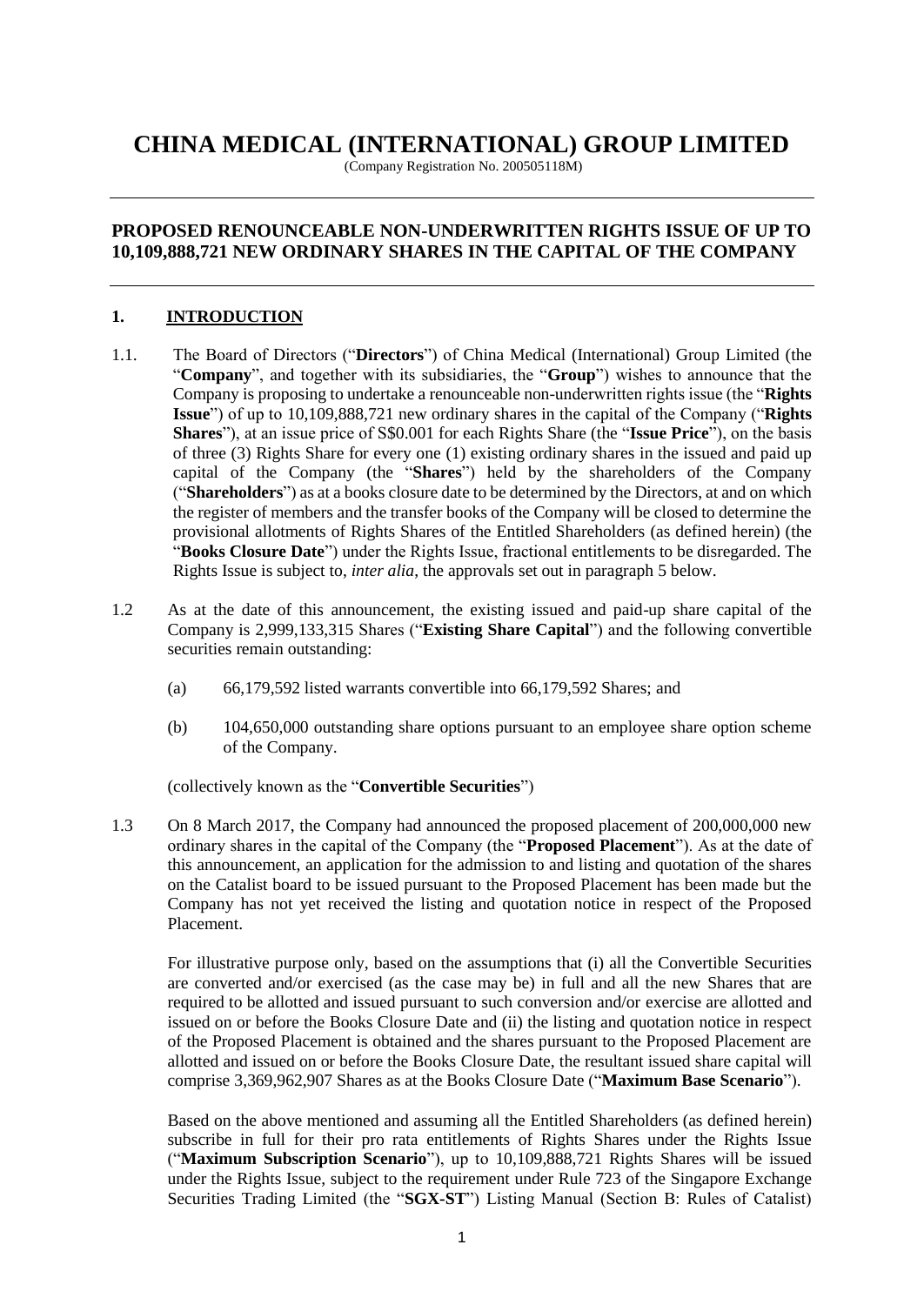("**Catalist Rules**") that the Company must ensure at least 10.0% of the total number of issued Shares of the Company (excluding treasury shares, preferences shares and convertible securities) in a class that is listed is at all times held by Public Shareholders (as defined in the Catalist Rules) (the "**Public Float Requirement**"). The Company will endeavour to conduct a share placement to the Public Shareholders or to do any other necessary action so as to ensure that the Company meets the Public Float Requirement and remain listed on the Catalist Board of the SGX-ST ("**SGX-ST Catalist**").

1.4 The Company will be seeking specific approval from the Shareholders by way of an extraordinary general meeting ("**EGM**") to be convened for the undertaking of the Rights Issue as the issue and allotment of the Rights Shares exceeds the limits set under the current general share issue mandate of the Company approved by Shareholders in the extraordinary general meeting held earlier on 26 January 2017. A circular setting out, amongst other things, the details of, and other relevant information pertaining to the Rights Issue (the "**Circular**"), together with the notice of the EGM, will be despatched to the Shareholders in due course.

### **2. RATIONALE AND USE OF PROCEEDS OF THE RIGHTS ISSUE**

- 2.1 The Company is undertaking the Rights Issue to raise funds towards improving the Group's working capital position and to fund the growth and expansion of the Group in respect of the Group's existing business. In respect of the former, approximately 70% of the net proceeds from the Rights Issue will serve to strengthen the Group's financial position and thereby provide the Group with more flexibility and enhance its ability to formulate, strategise and execute its business plans. A stronger financial position will also allow the Group to seize any opportunities for business growth and expansion into other business area in a timely manner as and when opportunities arise.
- 2.2 The estimated net proceeds (the "**Net Proceeds**") is expected to be approximately S\$9.99 million under the Maximum Subscription Scenario, after deducting estimated costs and expenses of S\$120,000 relating thereto. The Company intends to use the Net Proceeds in the proportions as set out below:

| <b>Use of Proceeds</b> | <b>Percentage Allocation (%)</b> |
|------------------------|----------------------------------|
| Business expansion     | 30                               |
| Working capital        | 70                               |
| <b>Total</b>           | 100                              |

- 2.3 Pending the deployment of the Net Proceeds, such proceeds may be placed as deposits with banks and/or financial institutions and/or invested in short-term money markets or debt instruments or for any other purposes on a short-term basis as the Board may deem fit in the interest of the Group.
- 2.4 The Company will make periodic announcements on the utilisation of the Net Proceeds as and when such proceeds are materially disbursed, and provide a status report on the use of the proceeds raised in its interim and full-year financial statements issued under Rule 705 of the Catalist Rules and its annual report. Where the proceeds have been used for working capital purposes, the Company will provide a breakdown with specific details on how the proceeds have been applied in the announcements and annual report. Where there is any material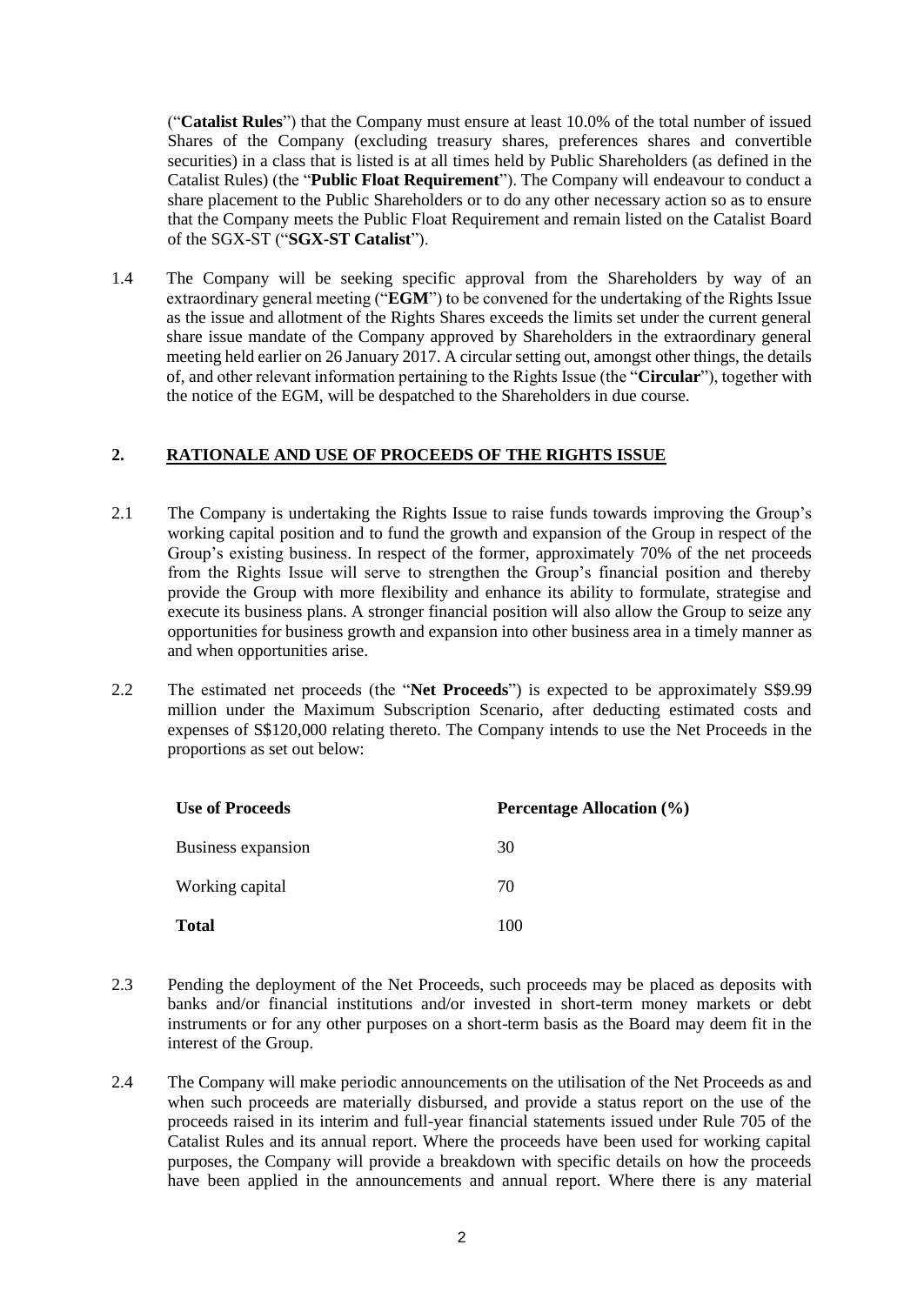deviation from the stated use of proceeds, the Company will announce the reasons for such deviation.

2.5 There is no minimum amount to be raised from the Rights Issue. The Directors are of the opinion that (i) after taking into consideration the present bank facilities and the factors mentioned below, the working capital available to the Group is sufficient to meet its present requirements and the Rights Issue is being undertaken for the reasons stated in paragraph 2.1 above and (ii) after taking into consideration the present bank facilities, the factors mentioned below and the Net Proceeds, the working capital available to the Group is sufficient to meet its present requirements.

The opinion of the Directors referred to above has taken into account the following factors:

- (a) one of the Company's substantial shareholders (the "**Substantial Shareholder**") has provided a letter of financial support, in which the Substantial Shareholder has agreed to provide the continuing financial and other support upon terms and conditions agreeable to both parties to enable the Group to continue to trade and to meet its financial obligations and commitments for the next 12 months till 30 March 2018;
- (b) the Substantial Shareholder has confirmed he will not seek repayment of a S\$1.2 million amount owed by the Group to himself and the amount of S\$3.5 million owing to China Medical Investments Co Pte. Ltd. (of which the Substantial Shareholder is also a director and having a 55% equity interest) until the Group has the financial ability to make the repayment or 30 March 2018 (whichever is earlier);
- (c) on 2 February 2017, the Substantial Shareholder advanced an interest free loan of S\$200,000 to the Company repayable in 12 months after the date of disbursement for general working capital purposes;
- (d) on 7 March 2017, the Company proposed a share placement of 200,000,000 shares at S\$0.0072 to raise S\$1.44 million for general working capital and business expansion purposes (please refer to the SGXNET announcement dated 8 March 2017 and 10 March 2017);
- (e) the CMIC Hemodialysis (Hong Kong) Limited has entered into a second supplementary agreement with a third party, Concorde Global Limited to extend the maturity date of the HK\$ 20 million loan from 28 March 2017 to 27 June 2017. The loan is secured by a corporate guarantee granted by the Company and a deed of guarantee granted by the Substantial Shareholder(please refer to the SGXNET announcements dated 20 June 2016, 13 December 2016 and 29 March 2017).

#### **3. PRINCIPAL TERMS OF THE RIGHTS ISSUE**

- 3.1. **Terms**. The Company is proposing the Rights Issue to be offered on a renounceable nonunderwritten basis to Entitled Shareholders (as defined below) on the basis of three (3) Rights Share for every one (1) existing Shares held by Entitled Shareholders (as defined below) as at the Books Closure Date, fractional entitlements to be disregarded.
- 3.2. **Issue Price**. The Issue Price is proposed to be S\$0.001 per Rights Share. The Issue Price:
	- (i) represents a discount of approximately 87.5% to the closing market price of S\$0.008 for trades done on the SGX-ST on 31 March 2017 (being the last market day on which the Shares were transacted on the SGX-ST prior to the release of the announcement); and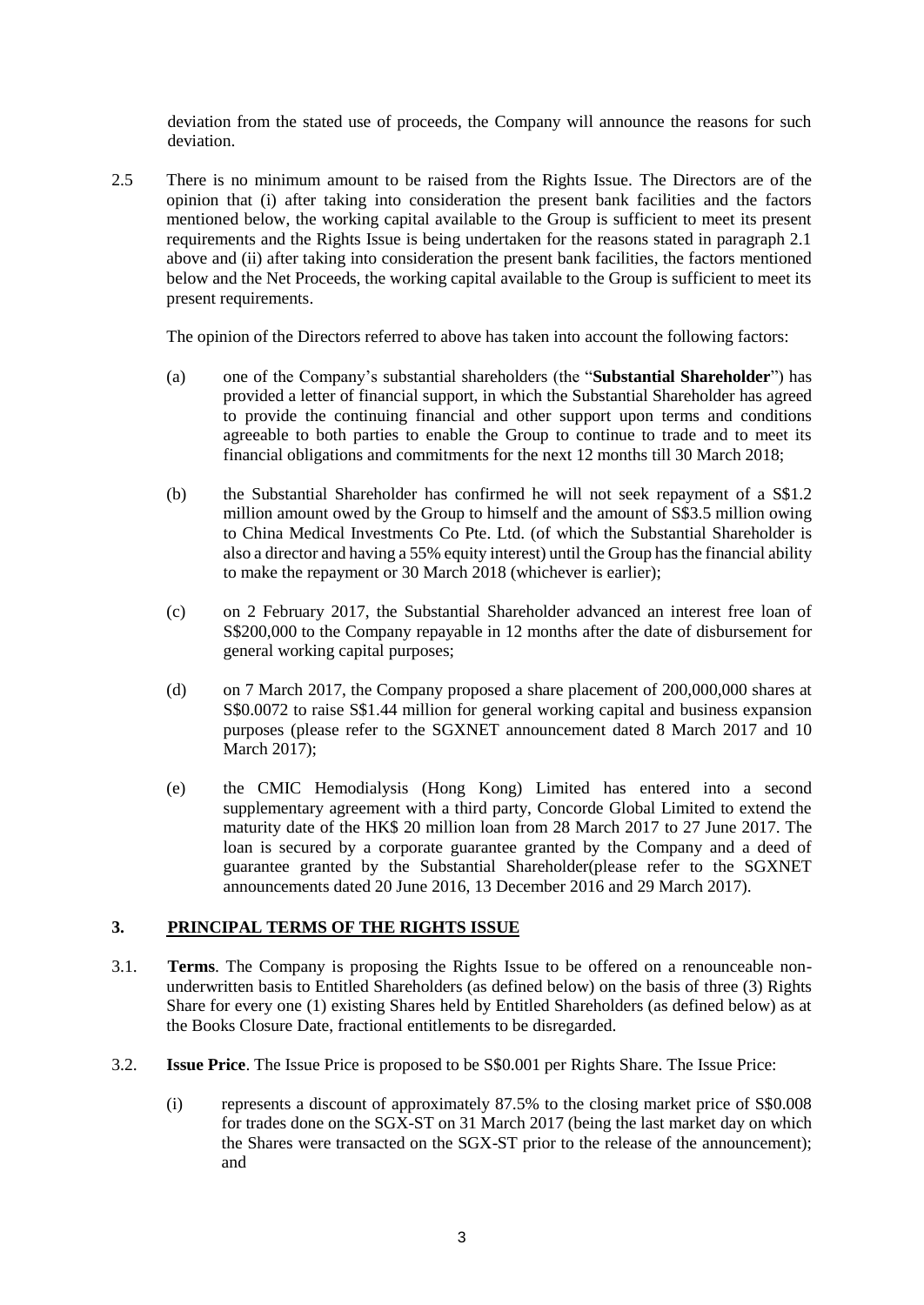- (ii) represents a discount of approximately 64.3% to the theoretical ex-rights price of S\$0.0028 per Share (being the theoretical market price of each Share assuming the completion of the Rights Issue, and which is calculated based on the closing market price of S\$0.008 per Share for trades done on the SGX-ST on 31 March 2017, being the last market day prior to this announcement, and the total number of Shares following the completion of the Rights Issue).
- 3.3. **Size**. Based on the Existing Share Capital of the Company of 2,999,133,315 Shares, the changes in the Existing Share Capital of the Company is up to 10,109,888,721 Rights Shares which will be issued under the Rights Issue under the Maximum Subscription Scenario, and upon completion of the Rights Issue, the share capital of the Company will be increased from 3,369,962,907 Shares (after adjusting for the Shares to be issued pursuant to the exercise of the 66,179,592 listed warrants, 104,650,000 outstanding share options and the Proposed Placement) to 13,479,851,628 Shares.
- 3.4. **Eligibility of Shareholders to Participate in the Rights Issue**. The Company proposes to provisionally allot Rights Shares to all Shareholders who are eligible to participate in the Rights Issue ("**Entitled Shareholders**"), comprising Entitled Depositors and Entitled Scripholders (both as defined below).

Entitled Shareholders will be entitled to participate in the Rights Issue and receive the Offer Information Statement together with the appropriate application forms and accompanying documents at their respective Singapore addresses as maintained with the records of the Central Depository (Pte) Limited ("**CDP**") or the Share Registrar (as defined below), as the case may be.

3.5. **Entitled Depositors**. Entitled Depositors are Shareholders with Shares standing to the credit of their securities accounts and whose registered addresses with CDP are in Singapore as at the Books Closure Date or who have registered addresses outside Singapore and provided CDP , at 9 North Buona Vista Drive, #01-19/20, The Metropolis, Singapore 138588, with addresses in Singapore for the service of notices and documents not later than 5.00 p.m. (Singapore time) on the date falling three (3) market days prior to the Books Closure Date ("**Entitled Depositors**").

Entitled Depositors will be provisionally allotted the Rights Shares on the basis of the number of Shares standing to the credit of their securities accounts with CDP as at 5.00 p.m. (Singapore time) on the Books Closure Date.

3.6. **Entitled Scripholders.** Entitled Scripholders are Shareholders whose (i) share certificates are not deposited with CDP, (ii) Shares are registered in their own names, and (iii) registered addresses with the Company's share registrar, Boardroom Corporate & Advisory Services Pte. Ltd.(the "**Share Registrar**"), are in Singapore as at the Books Closure Date or who have registered addresses outside Singapore and provided the Share Registrar at 50 Raffles Place, #32-01 Singapore Land Tower, Singapore 048623, with addresses in Singapore for the service of notices and documents not later than 5.00 p.m. (Singapore time) on the date falling three (3) market days prior to the Books Closure Date and persons who have tendered to the Share Registrar valid transfers of their Shares and the certificates relating thereto for registration up to the Books Closure Date ("**Entitled Scripholders**").

Entitled Scripholders will have to submit duly completed and stamped transfers in respect of Shares not registered in the name of CDP, together with all relevant documents of title, so as to be received up to 5.00 p.m. (Singapore time) on the Books Closure Date by the Share Registrar, in order to be registered to determine the transferee's provisional allotments of Rights Shares entitlements.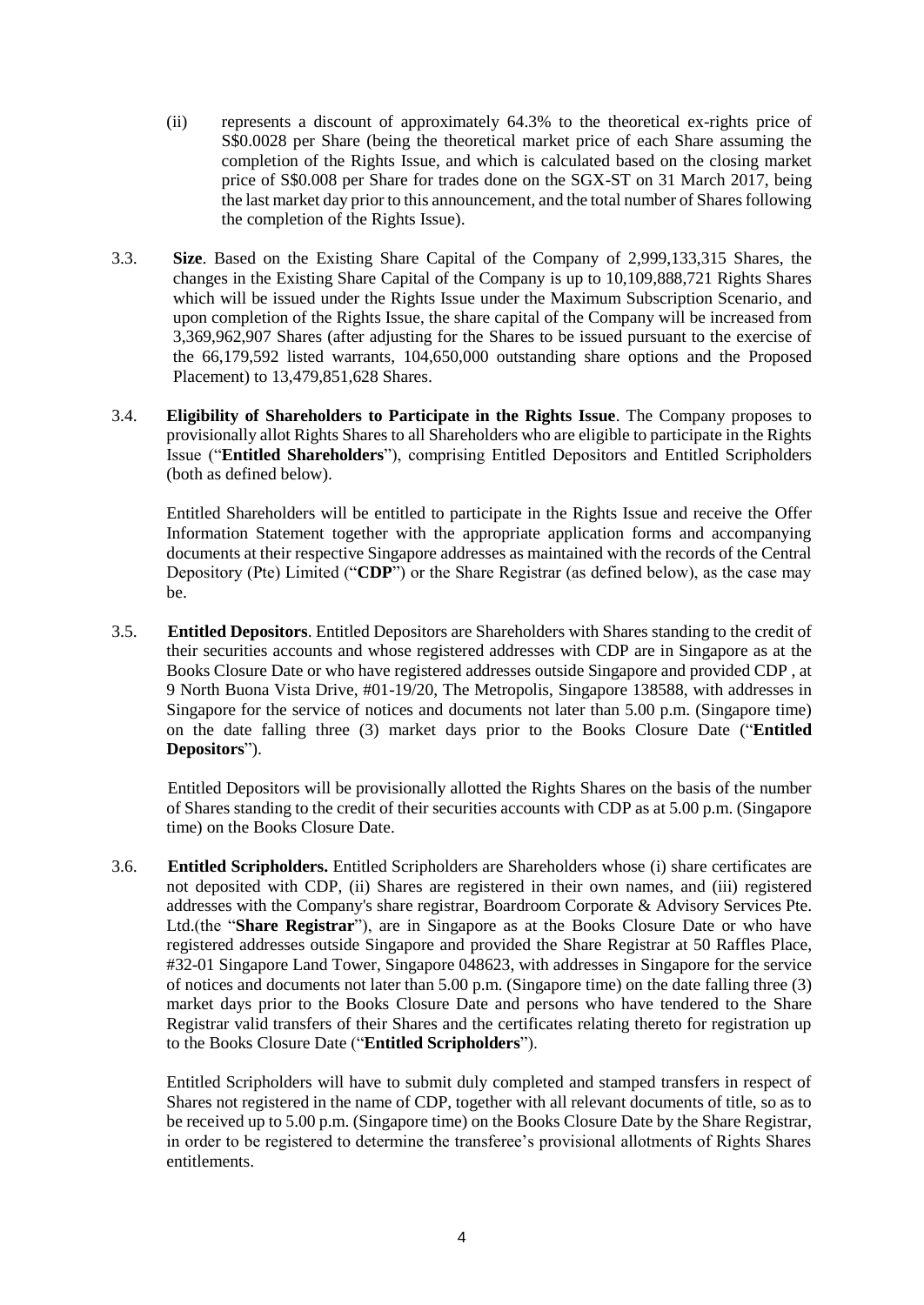3.7. **Foreign Shareholders**. For practical reasons and in order to avoid any violation of the securities legislation applicable in countries other than Singapore, the Rights Shares will **NOT** be offered to Shareholders with registered addresses outside Singapore and who have not, at least three (3) market days prior to the Books Closure Date, provided CDP or the Share Registrar, as the case may be, with addresses in Singapore for the service of notices and documents ("**Foreign Shareholders**"). The Offer Information Statement to be issued for the Rights Issue and accompanying documents will not be mailed outside Singapore. Accordingly, Foreign Shareholders will not be entitled to participate in the Rights Issue. No provisional allotment of Rights Shares will be made to Foreign Shareholders and no purported acceptance thereof or application for any excess Rights Shares therefore by any Foreign Shareholder will be valid.

Entitlements to Rights Shares which would otherwise have been provisionally allotted to Foreign Shareholders will, if practicable to do so and at the discretion of the Company, be sold "**nil-paid**" on Catalist, as soon as practicable, after dealings in the provisional allotments of Rights Shares commence. Such sales may, however, only be effected if the Company, in its absolute discretion, determines that a premium can be obtained from such sales, after taking into account expenses to be incurred in relation thereto. The net proceeds from all such sales, after deduction of all expenses therefrom, will be dealt with in accordance with the terms set out in the Offer Information Statement.

#### **SHAREHOLDERS WITH REGISTERED ADDRESSES OUTSIDE SINGAPORE WHO WISH TO PARTICIPATE IN THE RIGHTS ISSUE SHOULD PROVIDE CDP OR THE SHARE REGISTRAR, AS THE CASE MAY BE, WITH ADDRESSES IN SINGAPORE FOR THE SERVICE OF NOTICES AND DOCUMENTS, AT LEAST THREE (3) MARKET DAYS PRIOR TO THE BOOKS CLOSURE DATE.**

- 3.8. **CPF Investment Scheme.** Persons who bought their Shares previously using their Central Provident Fund account savings ("**CPF Funds**") may only use the same for the payment of the Issue Price to accept their provisional allotments of Rights Shares and (if applicable) apply for excess Rights Shares, subject to the applicable rules and regulations of the Central Provident Fund ("**CPF**"). Such persons who wish to accept their provisional allotments of Rights Shares will need to instruct the respective CPF agent banks where they hold their CPF investment accounts, to accept their provisional allotment of Rights Shares and (if applicable) apply for the excess Rights Shares on their behalf in accordance with the Offer Information Statement.
- 3.9. **Provisional Allotments and Excess Applications.** Entitled Shareholders will be at liberty to accept, decline, renounce or trade their provisional allotments of the Rights Shares and will be eligible to apply for Rights Shares in excess of their provisional allotments under the Rights Issue. Entitlements which are not allotted or taken up for any reason (including any fractions of a Rights Share) will be aggregated and issued to satisfy applications, if any, for excess Rights Shares or otherwise disposed of or dealt with in such manner as the Directors may, in their absolute discretion, deem fit in the interests of the Company. In the allotment of excess Rights Shares, preference will be given to Shareholders for rounding of odd lots, and Directors and substantial shareholders who have control or influence over the Company in connection with the day-to-day affairs of the Company or the terms of the Rights Issue, or have representation (direct or through a nominee) on the Board of the Company will rank last in priority for the rounding of odd lots and allotment of excess Rights Shares. The Company will also not make any allotment or issuance of any excess Rights Shares that will result in a transfer of controlling interest in the Company unless otherwise approved by the Shareholders at a general meeting.

Fractional entitlements to the Rights Shares will be disregarded in arriving at the Entitled Shareholders' entitlements and will, together with the provisional allotments which are not taken up for any reason, be aggregated and used to satisfy excess applications (if any), or otherwise dealt with in such manner as the Directors may in their absolute discretion, deem fit for the benefit of the Company.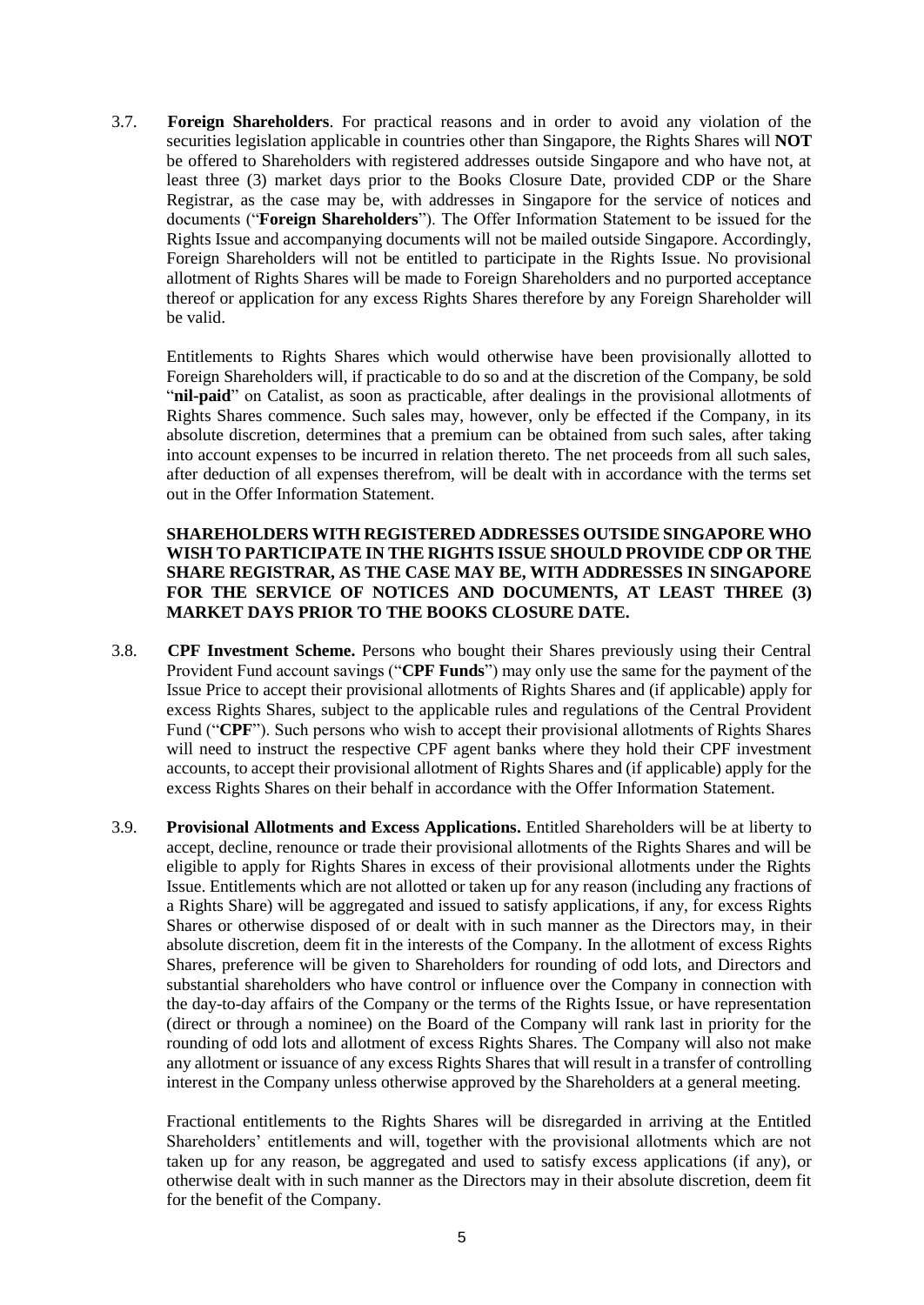- 3.10. **Offer Information Statement**. The terms and conditions of the Rights Issue may be subject to such changes as the Directors may deem fit. The final terms and conditions of the Rights Issue will be contained in the Offer Information Statement to be lodged with the SGX-ST, acting as an agent on behalf of the Monetary Authority of Singapore ("**Authority**"), and despatched by the Company to Entitled Shareholders in due course, subject to paragraph 6 below.
- 3.11. **Ranking.** The Rights Shares are payable in full upon acceptance and/or application and will, upon allotment and issue, rank *pari passu* in all respects with the then existing issued Shares, except that they will not rank for any dividends, rights, allotments or other distributions, the record date for which falls before the date of issue of the Rights Shares.
- 3.12. **Non-Underwritten Rights Issue.** In view of the savings in costs enjoyed by the Company as a result of not having to bear any underwriting fees, the Company has decided to proceed with the Rights Issue on a non-underwritten basis.
- 3.13. **Odd Lots.** Shareholders who hold odd lots of the Rights Shares, and who wish to trade in odd lots on Catalist should note that they will be able to do so on the Unit Share Market.
- 3.14. **Option to Scale Down Subscription.** Depending on the level of subscription for the Rights Shares, the Company will, if necessary, scale down the subscription and/or excess applications for the Rights Shares by any of the Shareholders (if such Shareholder chooses to subscribe for his/her/its *pro rata* Rights Shares entitlement and/or apply for excess Rights Shares) to avoid placing the relevant Shareholder and parties acting in concert with him/her/it (as defined in the Singapore Code on Take-overs and Mergers (the "**Code**")) in the position of incurring a mandatory general offer obligation under the Code, as a result of other Shareholders not taking up their Rights Shares entitlements fully.

#### **4. ADJUSTMENTS TO CONVERTIBLE SECURITIES**

- 4.1 As at the date of this announcement, 66,179,592 listed warrants (issued in 2013) remain outstanding and unexercised. The listed warrants may or may not be exercised by the warrantholders prior to the Books Closure Date.
- 4.2 As a result of the Rights Issue and pursuant to the terms and conditions of the listed warrants set out in the deed poll of the listed warrants (the "**Deed Poll**"), the Company may be required to make adjustments to the number and/or the exercise price of the listed warrants (the "**Warrants Adjustments**").
- 4.3 The Warrant Adjustments are subject to certification by the Company's auditors as required by the Deed Poll. The Warrant Adjustments, if any, will be effective from the commencement of the next market day following the closing date of the offer of the Rights Shares under the Rights Issue. Details of the Warrants Adjustments will be announced by the Company separately in due course.
- 4.4 As at the date of this announcement, 104,650,000 employee share options remain outstanding and unexercised. These employee share options may or may not be exercised by the optionholders prior to the Books Closure Date.
- 4.5 As a result of the Rights Issue and pursuant to the rules of the employee share options scheme (the "**ESOS Rules**"), the Company may be required to make adjustments to the number and/or the exercise price of the employee share options (the "**Options Adjustments**"). The Options Adjustments, if any, will be effective from the commencement of the next market day following the closing date of the offer of the Rights Shares under the Rights Issue. Details of the Options Adjustments will be announced by the Company separately in due course.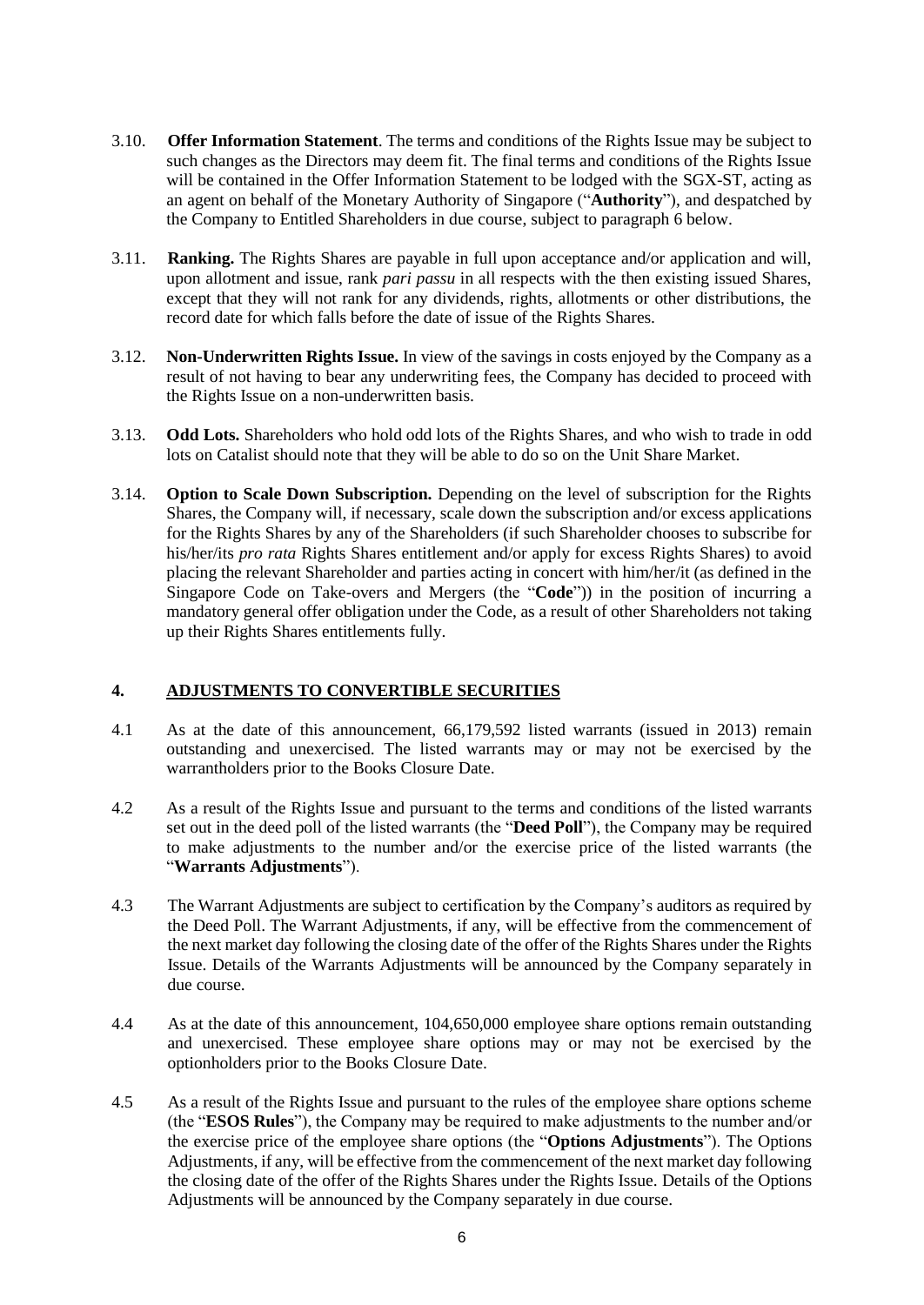### **5. APPROVALS**

- 5.1 The Rights Issue is subject to, *inter alia*, the following:
	- (a) the receipt of the listing and quotation notice for the Rights Shares and the new Shares that may be issued pursuant to the exercise of any additional warrants to be issued in respect of the Adjustments from the SGX-ST;
	- (b) the issue and allotment of the Rights Shares at the issue price of S\$0.001 per Rights Share, having been approved by Shareholders at the EGM; and
	- (c) the lodgement of the Offer Information Statement together with all other accompanying documents (if applicable) with the SGX-ST, acting as an agent on behalf of Authority.
- 5.2 PrimePartners Corporate Finance Pte. Ltd., the sponsor of the Company (the "Sponsor"), will be making an application to the SGX-ST for permission to deal in and for the listing of and quotation for the Rights Shares and the new Shares that may be issued pursuant to the exercise of any additional warrants to be issued in respect of the Adjustments. An appropriate announcement on the outcome of the application will be made in due course.

## **6. CIRCULAR AND EGM**

The Company intends to convene the EGM to seek Shareholders' approval for the Rights Issue. The Circular containing, *inter alia*, the notice of the EGM and details of the abovementioned transaction will be despatched to the Shareholders in due course.

#### **7. INTERESTS OF DIRECTORS AND SUBSTANTIAL SHAREHOLDERS**

None of the Directors and substantial Shareholders of the Company has any interest, direct or indirect, in the Rights Issue (other than through their respective shareholdings in the Company).

#### **8. RESPONSIBILITY STATEMENT**

The Directors collectively and individually accept full responsibility for the accuracy of the information given in this announcement and confirm after making all reasonable enquiries that, to the best of their knowledge and belief, this announcement constitutes full and true disclosure of all material facts about the Rights Issue, the Company and its subsidiaries, and the Directors are not aware of any facts the omission of which would make any statement in this announcement misleading. Where information in this announcement has been extracted from published or otherwise publicly available sources or obtained from a named source, the sole responsibility of the Directors has been to ensure that such information has been accurately and correctly extracted from those sources and/or reproduced in this announcement in its proper form and context.

**By Order of the Board 31 March 2017**

*This announcement has been prepared by the Company and its contents have been reviewed by the Company's sponsor, PrimePartners Corporate Finance Pte. Ltd. (the "Sponsor") for compliance with*